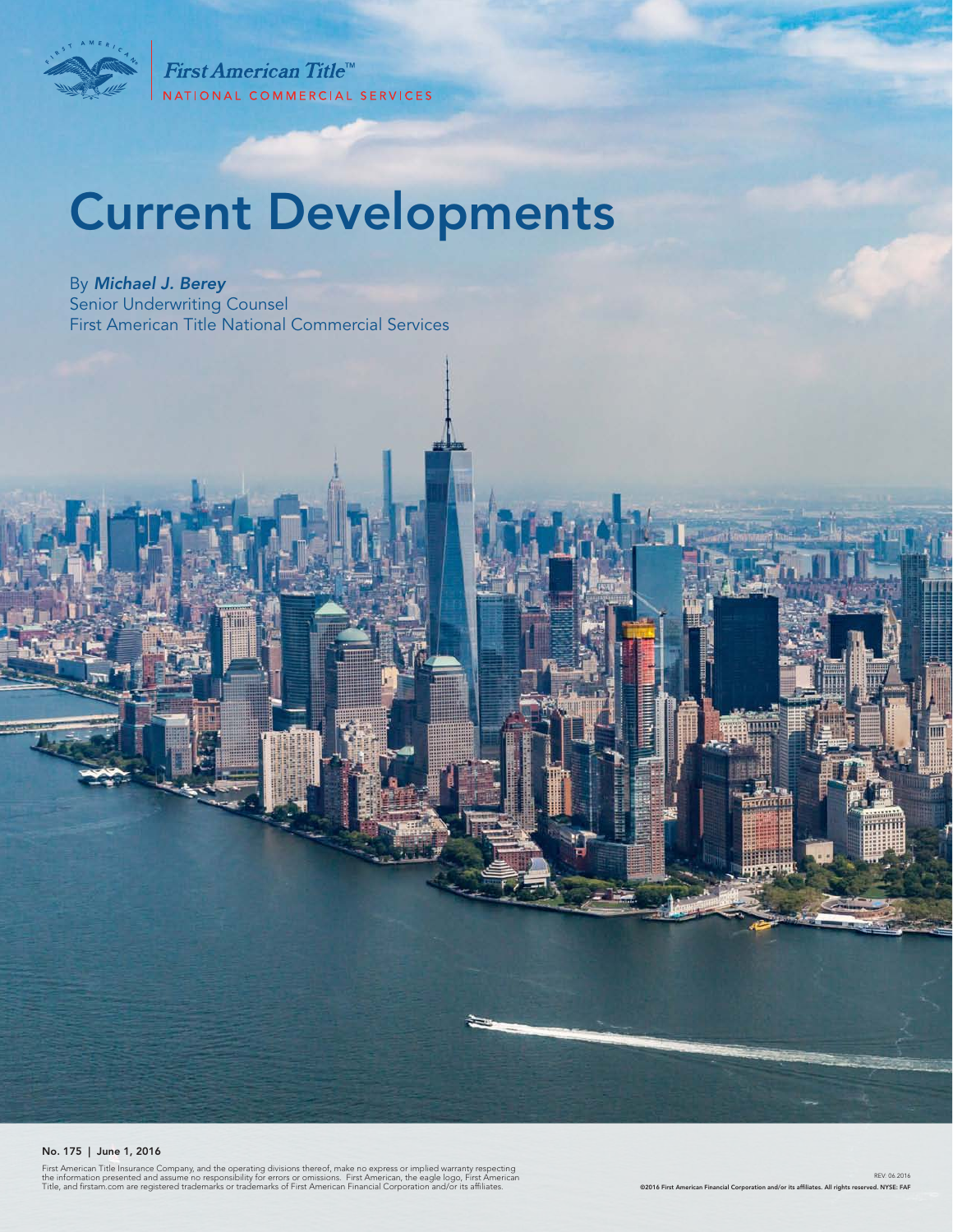# Adjoining Owners

Under RPAPL Section 881 ("Access to adjoining property to make improvements or repairs"), "[w]hen an owner or lessee seeks to make improvements or repairs to real property so situated that such improvements or repairs cannot be made by the owner or lessee without entering the premises of an adjoining owner or its lessee, and permission so to enter has been refused, the owner or lessee seeking to make such improvements or repairs may commence a special proceeding for a license to enter...[t]he licensee shall be liable to the adjoining owner or his lessee for actual damages accruing as a result of the entry." The Respondents' request that a fee be paid to them for the license granted to an adjoining owner was denied by the Supreme Court. The Appellate Division, First Department, modifying the lower court's Order, granted the Respondents' application for a contemporaneous monthly license fee and remanded the case to the Supreme Court to determine the appropriate amount of the fee. According to the Appellate Division,

"…the grant of licenses pursuant to RPAPL 881 often warrants the award of contemporaneous license fees….In the circumstances presented here, where the granted license will entail substantial interference with the use and enjoyment of the neighboring property during the planned 30-month period, thus decreasing the value of the property during that time, it was an improper exercise of discretion to postpone until the end of the three-year license period the matter of the fees to which the respondents must be entitled." [Citations omitted]

DDG Warren LLC v. Assouline Ritz 1, LLC, 2016 NY Slip Op 02926, decided April 19, 2016, is posted at 2016 WL 1563188.

# **Bankruptcy**

The Defendant in a mortgage foreclosure, who did not timely answer the complaint or appear in the Action, moved to vacate the judgment of foreclosure and sale for the lack of personal jurisdiction. He claimed that he was served while an automatic stay arising from the bankruptcy filing of Lancaster Mortgage Bankers, LLC, a co-Defendant, was effective. The Supreme Court, Nassau County, denied the motion, and the Appellate Division, Second Department, affirmed. The protection of the automatic stay under 11 U.S.C. Section 362 ("Automatic stay") is typically afforded only the debtor in the bankruptcy proceeding. Deutsche Bank National Trust Company v. Karlis, 2016 NY Slip Op 02958, decided April 20, 2016, is posted at 2016 WL 1577136.

# Common Charges

A Board of Managers, which was the Plaintiff in an Action to foreclose a lien for unpaid common charges, moved for the appointment of a temporary receiver to collect rent for the payment of common charges becoming due during the litigation. Under Real Property Law Section 339-aa ("Lien for common charges; duration; foreclosure"), "the unit owner shall be required to pay a reasonable rental for the unit for any period prior to sale pursuant to the judgment of foreclosure and sale, if so provided in the by-laws, and the plaintiff in such foreclosure shall be entitled to the appointment of a receiver to collect the same." The Supreme Court, New York County, denied the motion, finding that the Condominium's By-Laws did not permit the collection of rent during the period prior to the foreclosure sale. Further, no authority was presented to support the appointment of a temporary receiver under Civil Practice Law and Rules Section 6401 ("Appointment and powers of temporary receiver") when the collection of rent during a common charge lien foreclosure was not provided for in the Condominium's By-Laws. Board of Managers of 41 North Moore Street Condominium v. Violet Purchasing Corp., 2014 NY Slip Op 33718, decided April 10, 2014, was posted on May 2, 2016 at http://www.courts.state.ny.us/reporter/ pdfs/2014/2014\_33718.pdf.

#### **Easements**

The Plaintiff sought to enjoin construction of "barriers, fencing, walls or the like" within a 2.4 acre parcel burdened by an easement for ingress and egress benefitting the Plaintiff's property. The Plaintiff asserted that any structure built on the easement area would prevent customers from entering his property. The Supreme Court,

e reprinted without written permission obtained in advance from First American Title.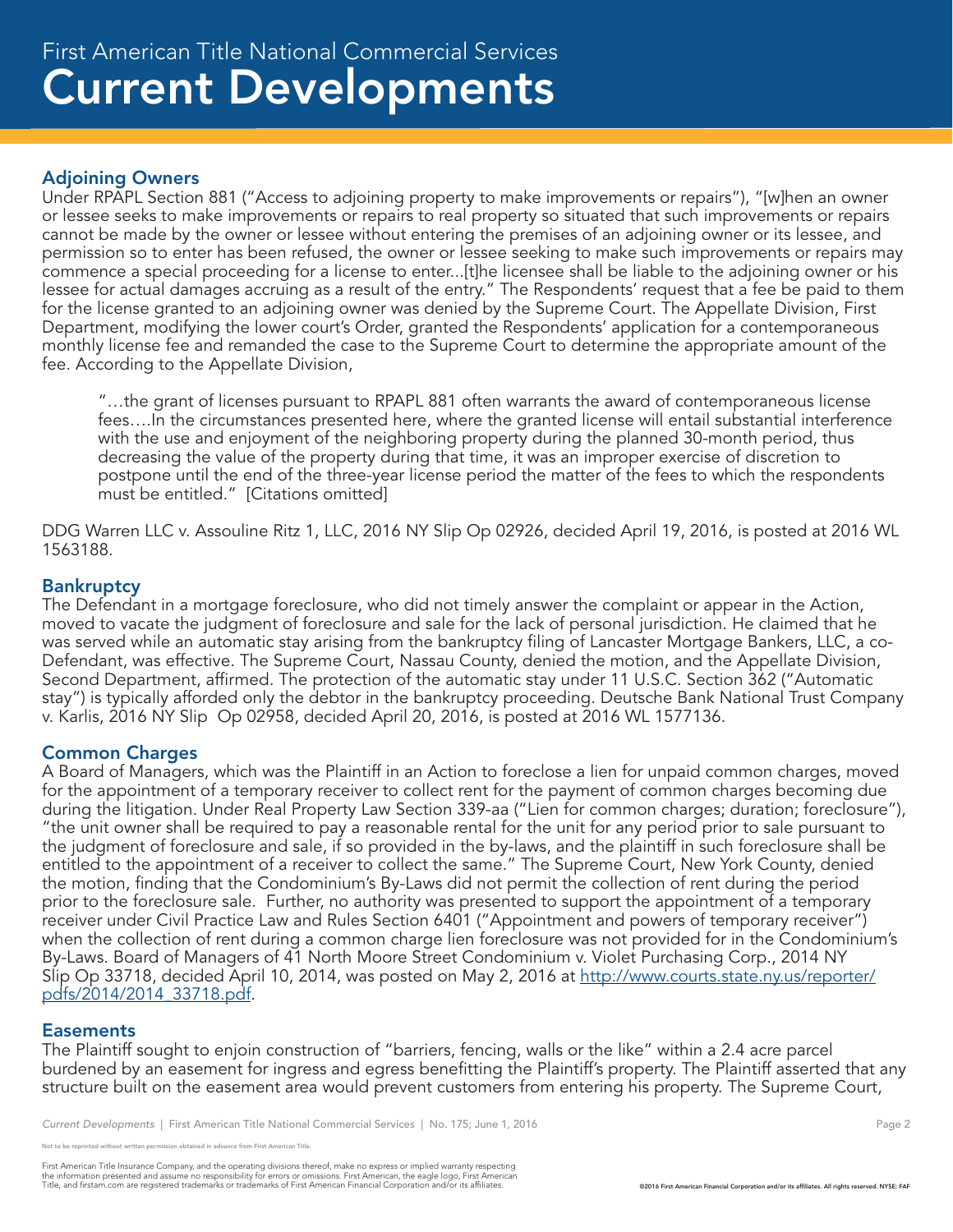Erie County, granted the Plaintiff's motion for summary judgment. The Appellate Division, Fourth Department, reversed, holding that improvements could be made which did not unreasonably interfere with ingress and egress to the Plaintiff's property.

The deed reserving the easement contained a restriction prohibiting the erection of any structure or the operation of a business on the burdened parcel "that sold or dispensed liquid vehicle fuel". According to the Appellate Division, "the fact that the deed specifically prohibited the erection of one particular type of structure and the operation of one particular type of business compels us to conclude that the erection of other types of structures and the operation of other types of business are not so precluded…The issue whether…[the] proposed development will impair plaintiff's right of passage must be determined at trial." Hasselback v. 2055 Walden Avenue, Inc., 2016 NY Slip Op 03631, decided May 6, 2016, is posted at http://www.nycourts.gov/ reporter/3dseries/2016/2016\_03631.htm.

#### Mechanic's Liens

Under Lien law Section 17 ("Duration of lien"), a mechanic's lien is generally effective for one year unless an extension of the lien is filed with the county clerk before the year expires. If the property is or will be improved by a single-family dwelling, a court order extending the lien must be obtained. If not extended, a mechanic's lien not extended is deemed terminated. (Lien Law Section 19, "Discharge of lien for private improvement"). (A mechanic's lien is also extended if an Action is commenced before the lien expires to enforce the lien or to enforce a different lien where the mechanic's lienor is named as a party defendant.)

A mechanic's lien was filed against property improved by a single-family dwelling on or about November 21, 2014. An extension was filed on or about November 9, 2015; no court order was obtained. The property owners petitioned the Supreme Court, Nassau County, to vacate the lien; the mechanic's lienor cross-motioned for leave to file an extension of the mechanic's lien nunc pro tunc. The Court extended the mechanic's lien nunc pro tunc.

Civil Practice Law and Rules Section 2004 ("Extension of time generally") allows a court to "extend the time fixed by any statute…for doing any act, upon such terms as may be just and upon good cause shown…" Because the firm that filed the mechanic's lien did not advise the mechanic's lienor that a court order was required, good cause to grant the extension was shown. Extending the mechanic's lien would not prejudice the Petitioners. Matter of Shilian v. All Sons Electric Corp., 2016 NY Slip Op 50756, decided May 9, 2016, is posted at http://www.nycourts. gov/reporter/3dseries/2016/2016\_50756.htm.

# Mortgage Foreclosures/Common Charge Liens

 Real Property Law Section 339-z ("Lien for common charges") provides that "[t]he Board of Managers, on behalf of the unit owners, shall have a lien on each unit for unpaid common charges thereof, with interest thereon, prior to all other liens except…(ii) all sums unpaid on a first mortgage of record." New York State's Court of Appeals, affirming the ruling of the Appellate Division, Second Department, in Plotch v. Citibank, N.A., reported at 992 N.Y.S.2d 114 and in Current Developments dated July 20, 2015, held that mortgages on a condominium unit consolidated by an agreement recorded before a common charge lien against the unit was filed constitutes a first mortgage of record under Section 339-z. According to the Court of Appeals,

"…there was no intervening lien at the time the loans were consolidated. Indeed, the board did not file its lien until approximately seven years after the consolidation agreement was recorded. The consolidation agreement in this case did not interfere with any rights of the condominium board….If this Court were to hold that the consolidation agreement did not qualify as the first mortgage of record, banks and condominium owners would simply take additional steps to satisfy the original mortgage…To hold otherwise places form over substance."

Plotch v. Citibank, N.A., 2016 NY Slip Op 03648, decided May 10, 2016, is posted at http://www.courts.state. ny.us/reporter/3dseries/2016/2016\_03648.htm.

*Current Developments* | First American Title National Commercial Services | No. 175; June 1, 2016 **Page 3** Page 3

e reprinted without written permission obtained in advance from First American Title.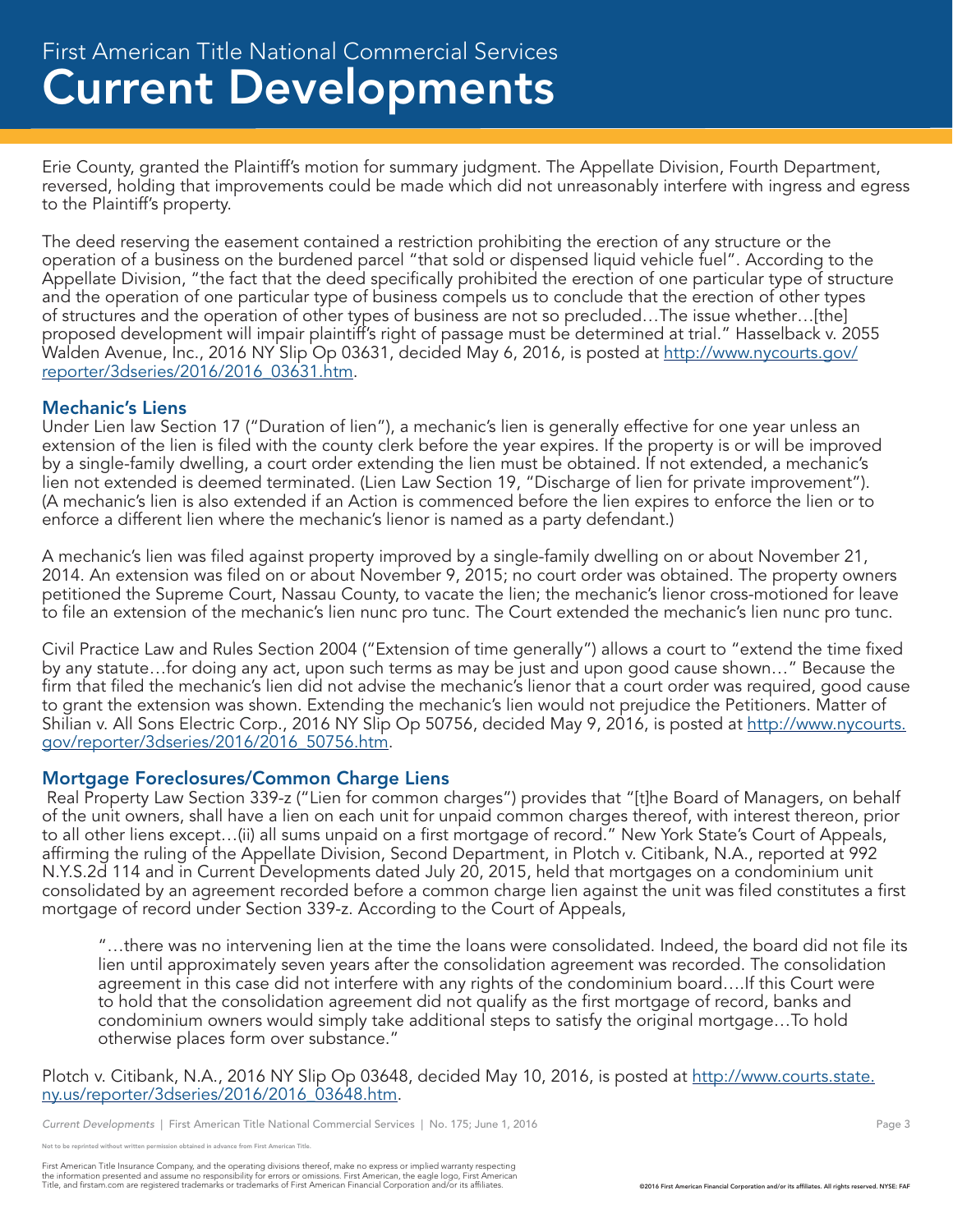#### Mortgage Foreclosures/Condominiums

The Plaintiff in the foreclosure of a mortgage on a residential condominium unit moved for entry of a judgment of foreclosure and sale. The Board of Managers of the Condominium sought an Order under Real Property Actions and Proceedings Law Section 1307 ("Duty to maintain foreclosed property") directing the Plaintiff to pay the common charges and assessments from June 19, 2015 (presumably the date on which the foreclosure was commenced) through the date on which the Referee's deed would be delivered to the purchaser at the foreclosure sale. Under Subdivision 1 of Section 1307,

"[a] plaintiff in a mortgage foreclosure action who obtains a judgment of foreclosure and sale…involving residential real property…that is vacant, or becomes vacant after the issuance of such judgment, or is abandoned by the mortgagor but occupied by a tenant…shall maintain such property until such time as ownership has been transferred through the closing of title in foreclosure, or other disposition, and the deed for such property has been duly recorded…"

The Supreme Court, Westchester County, granted the Plaintiff's motion for a judgment of foreclosure and sale but denied the Defendant's request for relief under Section 1307. The obligations recoverable under Section 1307 arise after entry of a judgment of foreclosure and sale; whether the Plaintiff would be charged with any future obligations was "premature and speculative."

The Court noted that the Board of Managers had not established that any of the obligations it sought to recover from the Plaintiff were amounts to "maintain" such property, as defined in subdivision "5" of Section 1307. In addition, the Court did not address whether requiring a foreclosing first mortgagee to pay common charges or special assessments violates Real Property Law Section 339-z ("Lien for common charges"), which subordinates a common charge lien to a first mortgage of record. Wells Fargo Bank, N.A. v. Vuksanovic, 2016 NY Slip Op 30741, decided April 25, 2016, is posted at http://www.courts.state.ny.us/reporter/pdfs/2016/2016\_30741.pdf.

# Mortgage Foreclosures/Deeds-in-Lieu

 The Defendant in an Action to foreclose a mortgage on its property claimed that a mortgage had been extinguished and the obligation ceased to accrue interest when a deed was delivered out of escrow to the mortgage lender's designee. The Supreme Court, New York County, held that the mortgage remained a valid lien and continued to accrue interest because the deed had previously been ruled to be null and void. The Appellate Division, First Department, affirmed the ruling of the lower court. According to the Appellate Division, the Defendant "is judicially estopped from now contesting such nullification [of the deed] simply because it suits its current litigation posture, to wit, that the mortgage was extinguished and ceased to accrue interest upon the delivery of the deed." Centech LLC v. Yippie Holdings, LLC, decided April 21, 2016, is reported at 28 N.Y.S.3d 598.

# Mortgage Foreclosures/"eNotes"

A note and mortgage being foreclosed were executed to AmTrust Bank. The note was an electronically signed "eNote". The FDIC, as Receiver for AmTrust Bank, assigned to the Plaintiff all "qualified financial contracts to which AmTrust was a party".

The Supreme Court, Kings County, held that the Plaintiff lacked standing to foreclose because it had not been assigned the note. The Appellate Division, Second Department, reversed. According to the Appellate Division, a foreclosing Plaintiff must be either the holder or the assignee of the note; a "holder" is defined in New York's Uniform Commercial Code Section 1-201(b)(21)(c) to include "the person in control of a negotiable electronic document of title," and the Court found that the Plaintiff controlled the eNote.

Further, an "eNote is a "transferable record" under the federal Electronic Signatures in Global and National Commerce Act (15 U.S.C. Section 1 et seq.) and "…a person having control of a transferrable record is the

e reprinted without written permission obtained in advance from First American Title.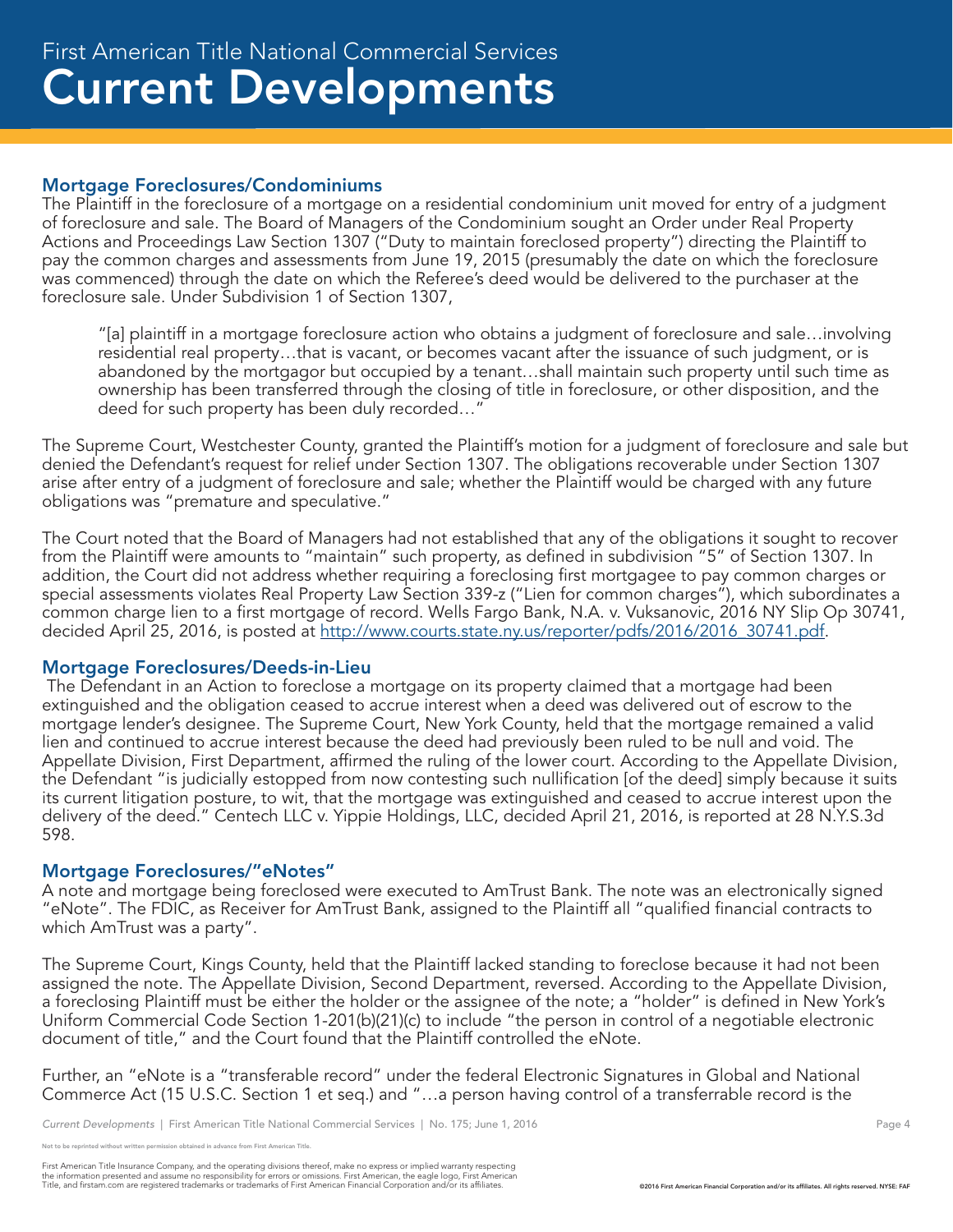holder" (15 U.S.C. Section 7021(d)), Under 15 U.S.C. Section 7021(d) "[d]elivery, possession, and endorsement are not required to obtain or exercise any of the rights.." of a holder of an e-Note, which is a transferrable record. New York Community Bank v. McClendon, 2016 NY Slip Op 02790, decided April 13, 2016, is posted at http:// www.courts.state.ny.us/reporter/3dseries/2016/2016\_02790.htm.

# Mortgage Foreclosures/Erroneous Satisfaction

A mortgage satisfaction issued in 2009 was recorded in 2012. The Plaintiff commenced an Action in 2010 to vacate the satisfaction and to foreclose the mortgage. The Defendants, who in 2013 acquired interests in the property. moved to dismiss the complaint, claiming that they were good faith purchasers and encumbrancers for value who acquired their interests relying on a duly recorded satisfaction of the mortgage. The Supreme Court, Queens County, denied the Defendants' motion, and the Appellate Division, Second Department, affirmed. An erroneous satisfaction of a mortgage can be vacated and "'the mortgage reinstated where there has not been detrimental reliance on the erroneous recording'" [citation omitted]. In this case, however, according to the Appellate Division, "…the defendants were put on notice that the satisfaction of mortgage should not be reasonably relied on, since the satisfaction of mortgage was issued in 2009, but a foreclosure action relating to the subject property was commenced in 2010…" Wells Fargo Bank, N.A. v. E & G Development Corp., 2016 NY Slip Op 02988, decided April 20, 2016, is posted at http://www.courts.state.ny.us/ reporter/3dseries/2016/2016\_02988.htm.

# Mortgage Foreclosures/UCC

The Defendant in a mortgage foreclosure alleged that the Plaintiff, the assignee of the mortgage being foreclosed, lacked standing because the endorsement in blank of the note was on a separate, undated page following the note. Under Subsection 2 of Uniform Commercial Code Section 3-202 ("Negotiation"), "[a]n indorsement [to an instrument] must be…on the instrument or on a paper so firmly affixed thereto as to become a part thereof." The Supreme Court, Queens County, denied the Plaintiff's motion for summary judgment. Although the affidavit of the Plaintiff's loan servicer asserted that the servicer, as Plaintiff's agent, has physical possession of the original note endorsed in blank, there was no evidence that the endorsement was "firmly attached" to the note. HSBC Bank USA v. Murphy, 2016 NY Slip Op 30850, decided May 3, 2016, is posted at http://www.courts. state.ny.us/reporter/pdfs/2016/2016\_30850.pdf.

# Navigable Waters

Current Developments dated March 7, 2013 reported the February 25, 2013 decision of the Supreme Court, Hamilton County, in Friends of Thayer Lake LLC v. Brown (Index No. 6803/10), holding that a waterway, known as the Mud Pond waterway (the "Waterway"), in the Town of Long Lake, the Outlet of which is, on average, sixteen feet wide and seventeen inches deep with a minimum width of twelve feet and a depth of four inches, is navigable-in-fact. It granted the Defendants' motion for summary judgment and an injunction enjoining the Plaintiffs, who claimed title to the Waterway, from posting signs prohibiting trespassing and from prosecuting those using the public right of navigation over the Waterway and making incidental use of a 500 foot hiking trail, identified as a "portage", over which canoes and gear are carried to circumvent a bedrock ledge and rapids. The Plaintiffs sought a declaratory judgment that the Waterway was not navigable-in-fact and that they had the right to bar the general public from its use. The Court found, based on evidence in the record, that the Waterway "has a practical utility for travel and the transport of some materials." Current Developments dated March 2, 2015 reported that the Appellate Division, Third Department, affirmed the ruling of the lower court. Friends of Thayer Lake LLC v Brown, decided January 15, 2015, is reported at 1 N.Y.S. 3d 504.

New York State's Court of Appeals, in a decision dated May 10, 2016, posted at http://www.courts.state.ny.us/ reporter/3dseries/2016/2016\_03647.htm, modified the Appellate Division's Order and denied the Defendants' motion for summary judgment. It held that "sufficient issues of fact exist to preclude the issuance of summary judgment." According to the Court,

"…[a] waterway's navigability is a highly fact-specific determination that cannot always be resolved as a

reprinted without written permission obtained in advance from First American Title.

First American Title Insurance Company, and the operating divisions thereof, make no express or implied warranty respecting<br>the information presented and assume no responsibility for errors or omissions. First American end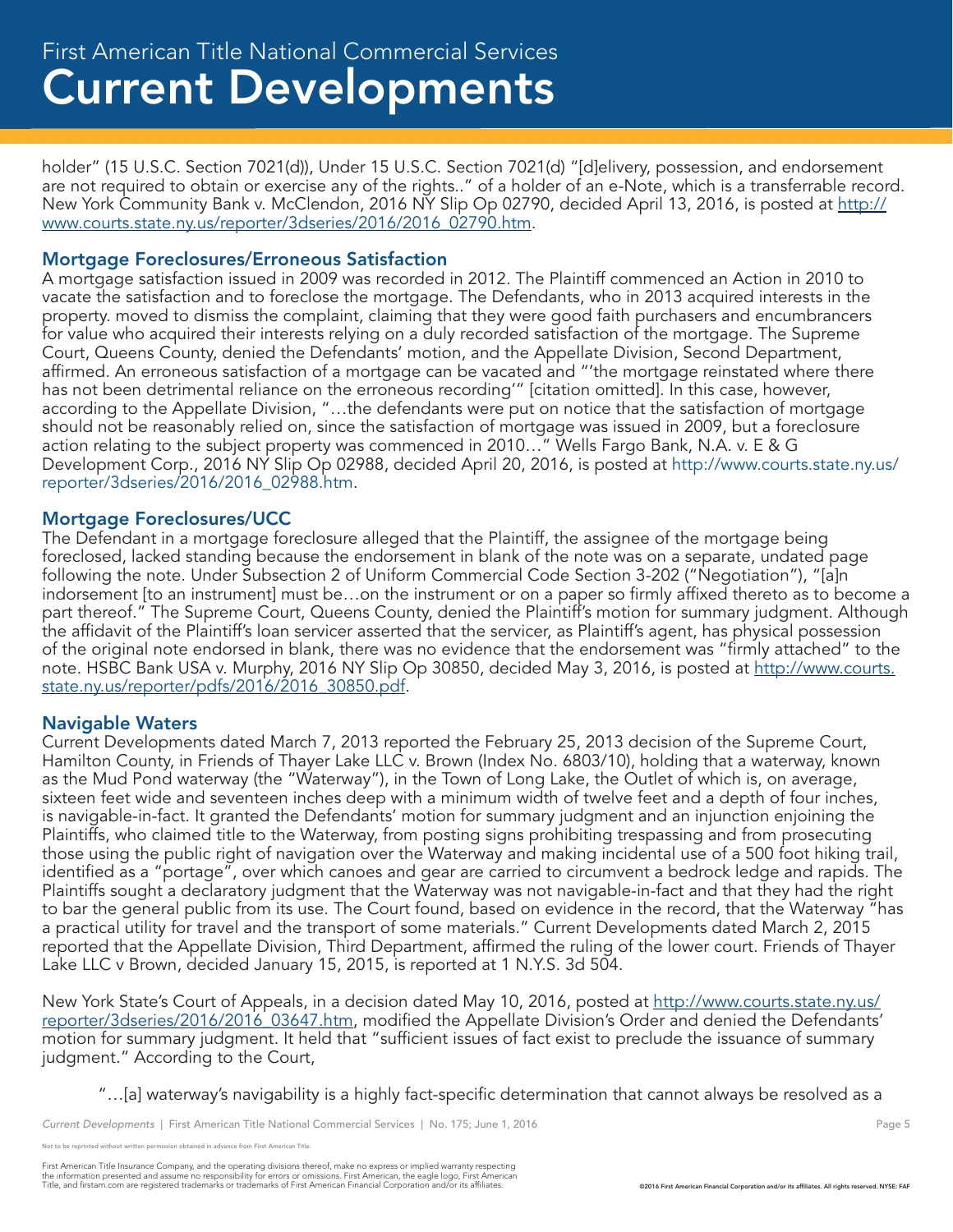matter of law…Contrary to their claim, the parties have presented conflicting or inconclusive evidence… The record is not conclusive with regard to, for instance, the Waterway's historical and prospective commercial utility, the Waterway's historical accessibility to the public, the relative ease of passage by canoe, the volume of historical travel, and the volume of prospective commercial and recreational use."

#### New Rochelle

Sections 81-8 ("Police review of false alarms") and 81-16 ("Tax lien for unpaid fees and charges") of the New Rochelle Code authorizes the City of New Rochelle to charge for three or more alarm system "false alarms" within a consecutive twenty-four month period. Under Section 81-8, the assessment(s) "shall be in an amount of (a) One hundred dollars per false alarm upon the third false alarm and; and (b) An increase of an additional fifty dollars for each subsequent false alarm. (c) For false fire alarms: An additional \$500 per false alarm originating in a building 75 or more feet tall." Under Section 81-16, "if any charges, fees or assessments under this chapter are not paid within 30 days of notice, the City [of New Rochelle] may…add such unpaid charges, fees or assessments to the subsequent City property tax levy for the property on which such alarm system is located, to be collected, bear interest, and be enforced as provided by law for other City taxes." The New York State Land Title Association has reported that it "has recently learned of several instances where these provisions of the Code were enforced."

#### **Options**

The Defendants, the owners of unimproved property in the Adirondacks, granted the Plaintiff an exclusive, oneyear option to purchase. The Defendants could retain the \$200,000 consideration paid for the option grant if the option was not exercised within the one-year option period. The period in which to exercise the option expired; the Defendants entered into a contract to sell the property to a third party. Before the option period expired, the parties discussed modifying the agreement to reflect an anticipated reduction in the number of residential building lots due to the existence of wetlands and the property's topography. The Plaintiff's lawsuit claimed, among other causes of action, that there was a breach of contract.

A jury found that the parties had agreed to extend the option period and awarded the Plaintiff \$200,000 damages. However, the Supreme Court, Essex County, set aside the verdict, holding that the evidence was insufficient to establish that the parties agreed to an extension. The Appellate Division, Third Department, affirmed. Although there were efforts to renegotiate, "the record is – as Supreme Court aptly observed – devoid of proof that defendants actually agreed…to extend the option agreement or otherwise modify the terms of the option agreement or the related purchase and sale contract." There being no extension of the option agreement, neither the Supreme Court nor the Appellate Division had to consider the application of the statute of frauds. WFE Ventures, Inc. v. Mills, 2016 NY Slip Op 03574, decided May 5, 2016, is reported at 2016 WL 2351518.

#### Restrictive Covenants

The Plaintiff is a neighborhood historic preservation association with members whom it alleged are the owners of lands benefitted by an 1869 restrictive covenant prohibiting the erection of a "tenement house" (as defined in Chapter 908 of the Laws of 1867) on the Defendant's property. The Plaintiff sought a declaratory judgment prohibiting the Defendant from building a luxury condominium and ruling that the Defendant violated Buildings Department guidelines, and it also sought a preliminary injunction enjoining the Defendant from further construction pending the disposition of the case. The Supreme Court, New York County, denied the motion for a preliminary injunction, finding that the Plaintiff had failed to establish a likelihood of success on the merits, that it would incur irreparable harm absent the injunction, or that the equities were in its favor.

According to the Court, while a "tenement house" is defined in the 1867 statute to include "any house or building, or portion thereof, which is rented, leased, let or hired out…", the condominium units in the Defendant's building are to be owned in fee by unit purchasers. As to the alleged violations of Buildings Department guidelines, in the first instance "[t]he DOB is the appropriate forum for the resolution of disputes as to whether a person or entity has failed to comply with the New York City Building Code." Further, the Plaintiff would not be harmed by the commencement

reprinted without written permission obtained in advance from First American Title.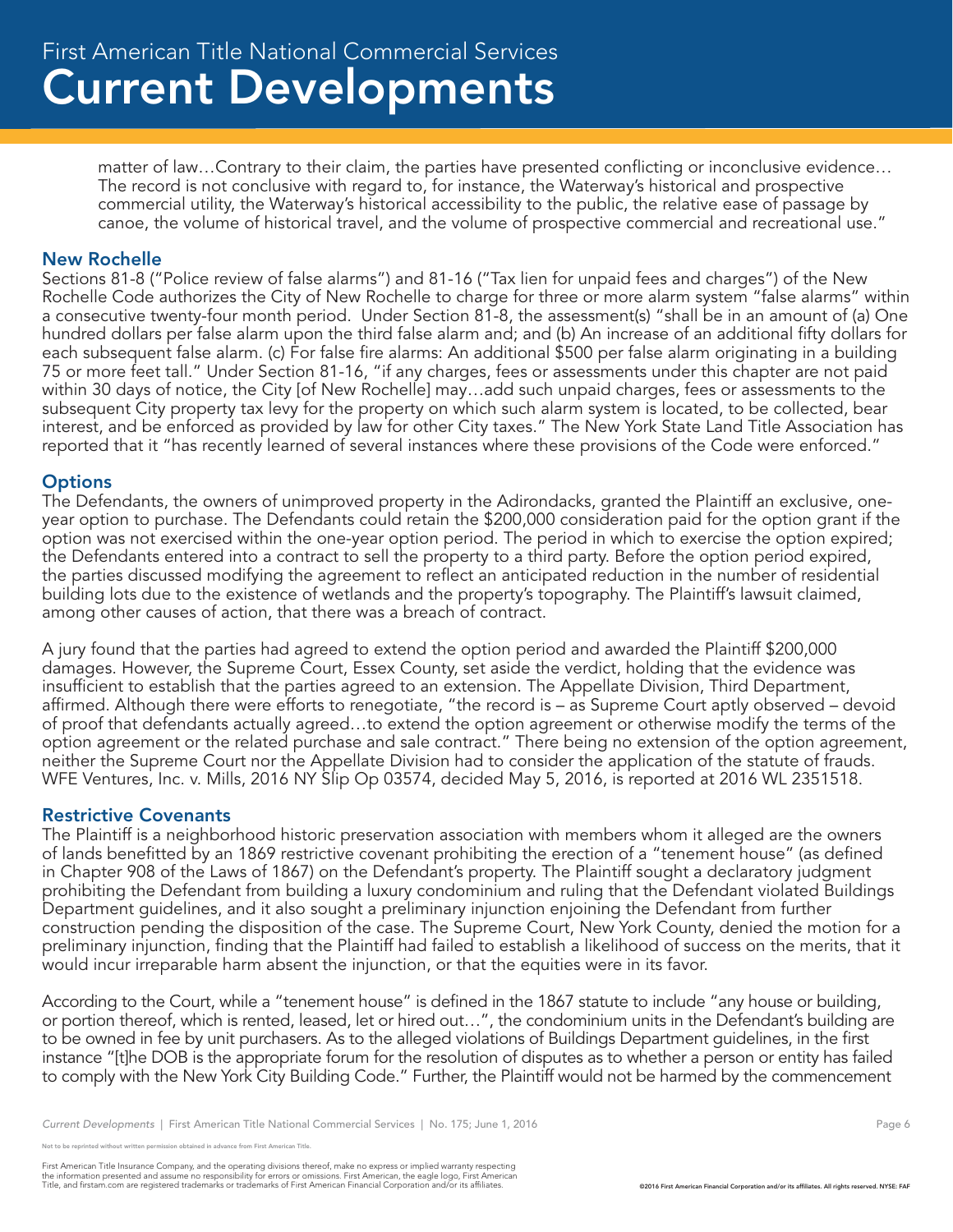of construction. The new building "could be altered or removed should the plaintiff ultimately prevail in this litigation." East 62nd Street Association, Inc. v. 163-165 East 62nd Street Associates, LLC, 2016 NY Slip Op 30746, decided April 14, 2016, is posted at http://www.courts.state.ny.us/reporter/pdfs/2016/2016\_30746.pdf.

# Sheriff Sales

A money judgment, entered against the Defendant in a New York court in 2011, was filed with a New Hampshire court in 2013. The judgment was executed against real property in New Hampshire in 2014. The Defendant moved by an order to show cause for an order vacating the Sheriff's sale, claiming that she did not have notice of the sale and that the price paid for the property was "inadequate". The motion was denied by the Supreme Court, New York County. According to the Court, "[t]his Court does not have jurisdiction to vacate a Sheriff's sale conducted by a Carroll County, New Hampshire Sheriff pursuant to an execution of judgment from the New Hampshire Court." VNB New York Corp. v. Lewitin, 2016 NY Slip Op 30782, decided April 27, 2016, is posted at http://www.courts.state.ny.us/reporter/pdfs/2016/2016\_30782.pdf.

# Streets

The Supreme Court, Westchester County, held that a paved strip of land located within a tax lot owned by the Village of Scarsdale, at the easterly end of a public street known as Farragut Road, is a public road by prescription to the same width as Farragut Road. Village Law Section 6-626 ("Streets by prescription") states that "[a]ll lands within the village which have been used by the public as a street for ten years or more continuously, shall be a street with the same force and effect as if it had been duly laid out and recorded as such." The Appellate Division, Second Department, affirmed, finding that the paved area within the tax lot is indistinguishable from the pavement constituting Farragut Road, that the paved area and Farragut Road were, together, paved more than ten years ago, that the public used the paved area in a manner indistinguishable from the surrounding roadway, and that the subject area was maintained in the same manner as Farragut Road. Further, according to the Appellate Division, the public road by prescription included an area beyond the pavement within the extension of the line of Farragut Road. "The defendants offer no legitimate reason why the prescriptive portion of Farragut Road should not carry with it the public right-of-way that extends with the paved section of the rest of Farragut Road." Matter of Soldatenko v. Village of Scarsdale Zoning Board of Appeals, 2016 NY Slip Op 03002, decided April 20, 2016, is posted at http://www.nycourts.gov/reporter/3dseries/2016/2016\_03002.htm.

# Streets/Subdivison Maps

The filing of a subdivision map constitutes a continuing offer to dedicate the streets shown thereon to public use, effective on the acceptance by the municipality of that offer of dedication. A subdivision map filed in the Westchester County Clerk's Office in 1937 noted that a fifty foot strip of land within filed map lot 405 was reserved for a public right of way. The offer of dedication had not been accepted by the Village of Scarsdale.

In 2012, the owners of filed map lot 405 informed the Village that they were revoking the offer of dedication and commenced an Action pursuant to Real Property Actions and Proceedings Law Article 15 ("Action to compel the determination of a claim to real property") to obtain a judgment that the Village has no rights with respect to the right-of-way. The Supreme Court, Westchester County, granted the Village's motion to dismiss the complaint, finding that the offer of dedication had to be revoked by the other residents of the subdivision who had purchased their parcels relying on the offer of dedication. The Appellate Division, Second Department, affirmed, finding that the purported revocation "was invalid because it was not made by all interested parties". The matter was remitted to the Supreme Court for entry of a judgment holding that the attempted revocation of the offer of dedication was not effective.

That the Village rejected the offer of dedication in 1966, and that the Village did not have the right to use the right-of-way until the offer was accepted, were questions first raised on appeal and were therefore not considered. Soldatenko v. Village of Scarsdale, 2016 NY Slip Op 02983, decided April 20, 2016, is posted at http://www.courts.state.ny.us/reporter/3dseries/2016/2016\_02983.htm.

*Current Developments* | First American Title National Commercial Services | No. 175; June 1, 2016 Page 7 Page 7

e reprinted without written permission obtained in advance from First American Title.